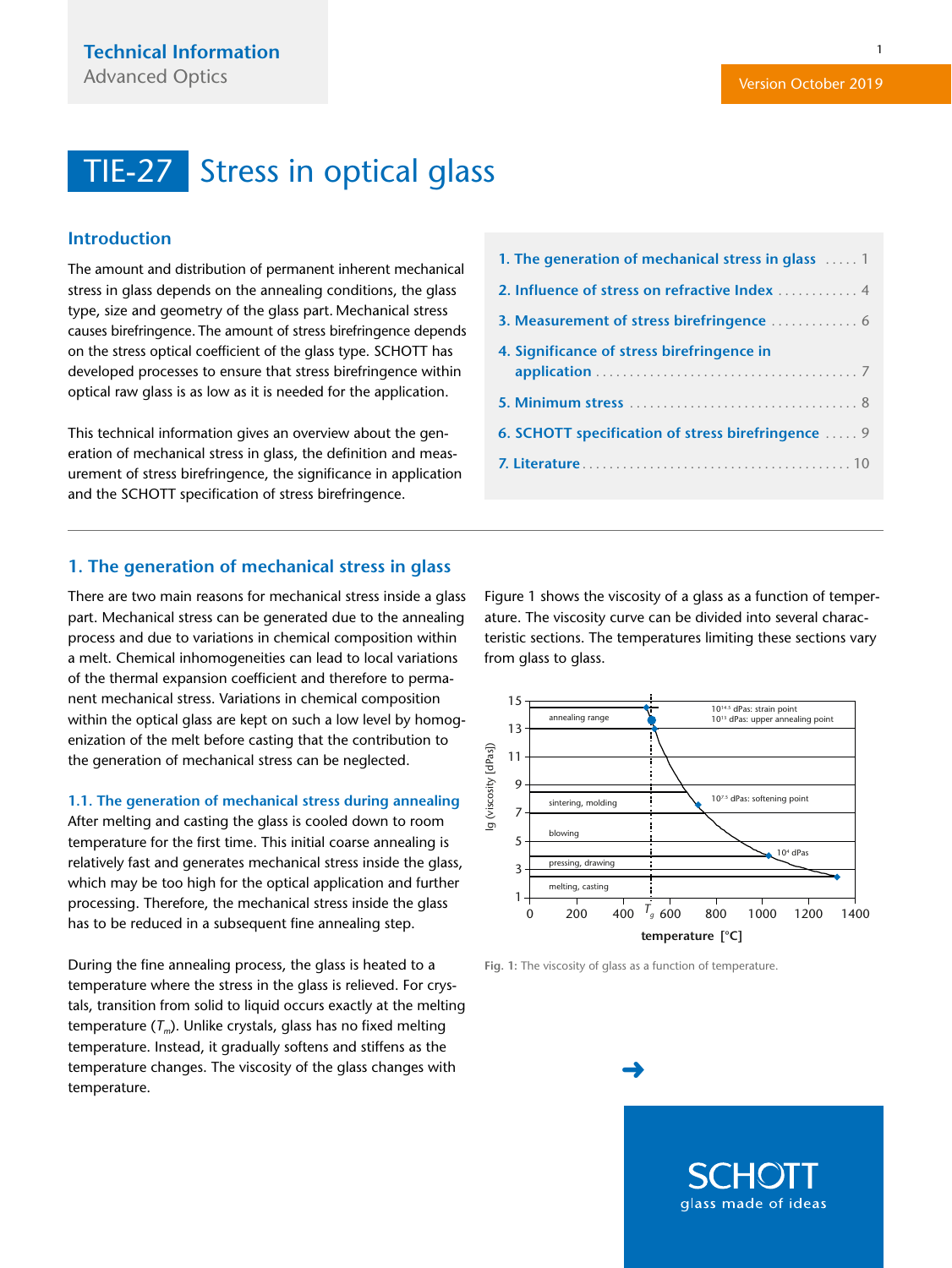<span id="page-1-0"></span>

**Fig. 2:** *T<sub>a</sub>* definition in a Volume/Temperature diagram.

The phase during which the transition from liquid to solid occurs is called the "annealing range". The borders of the annealing range are given by:

- The upper annealing point: This is the upper end of the annealing zone, where the glass begins to return to liquid state. At this point mechanical stresses inside the glass relax within 15 min.
- The strain point: This is the lower end of the annealing zone. It's the temperature where the glass solidifies. The stress (or strain) remaining in the glass at this point is unlikely to be changed or relieved because the glass relaxes in times so long that it can be taken as practically rigid unless it is heated up and annealed again.

The most common temperature definition within the annealing zone is the transformation temperature or "glass temperature"  $T_a$  [1]. The transformation temperature is the temperature at the intersection of the extrapolated slopes in the volume / temperature diagram of the glass (see figure 2) and is usually determined by thermal expansion measurement. The viscosity at this point is typically between 1013 and 1013.6 dPas. Every glass type has its own characteristic transformation temperature. Typical values of  $T<sub>a</sub>$  lie between 300 °C and 800 °C. SCHOTT N-BK7<sup>®</sup> for example has a  $T_q$  of 557 °C.

In principle, the stress can be relieved at any temperature within the annealing zone. The lower the viscosity of the glass, the faster the stress relaxes but the more difficult the glass is to handle because it tends to deform under its own weight. Therefore, for stress relaxation the glass is usually heated up to temperatures slightly above the transformation temperature.

Figure 3 shows typical annealing temperature curves. In the first step the glass is heated up to a temperature above  $T_a$ . After keeping the temperature constant for a certain period of time the fine annealing starts. The glass is then cooled down very slowly to temperatures below  $T_{a}$ . At temperatures far below  $T<sub>g</sub>$  the cooling rate will be increased. The annealing time strongly depends on the volume/bulkiness of the glass. Large sized glass parts need significantly longer annealing times.



**Fig. 3:** Schematic representation of the annealing temperature as a function of time.



**Fig. 4:** Representative times during a fine annealing cycle.

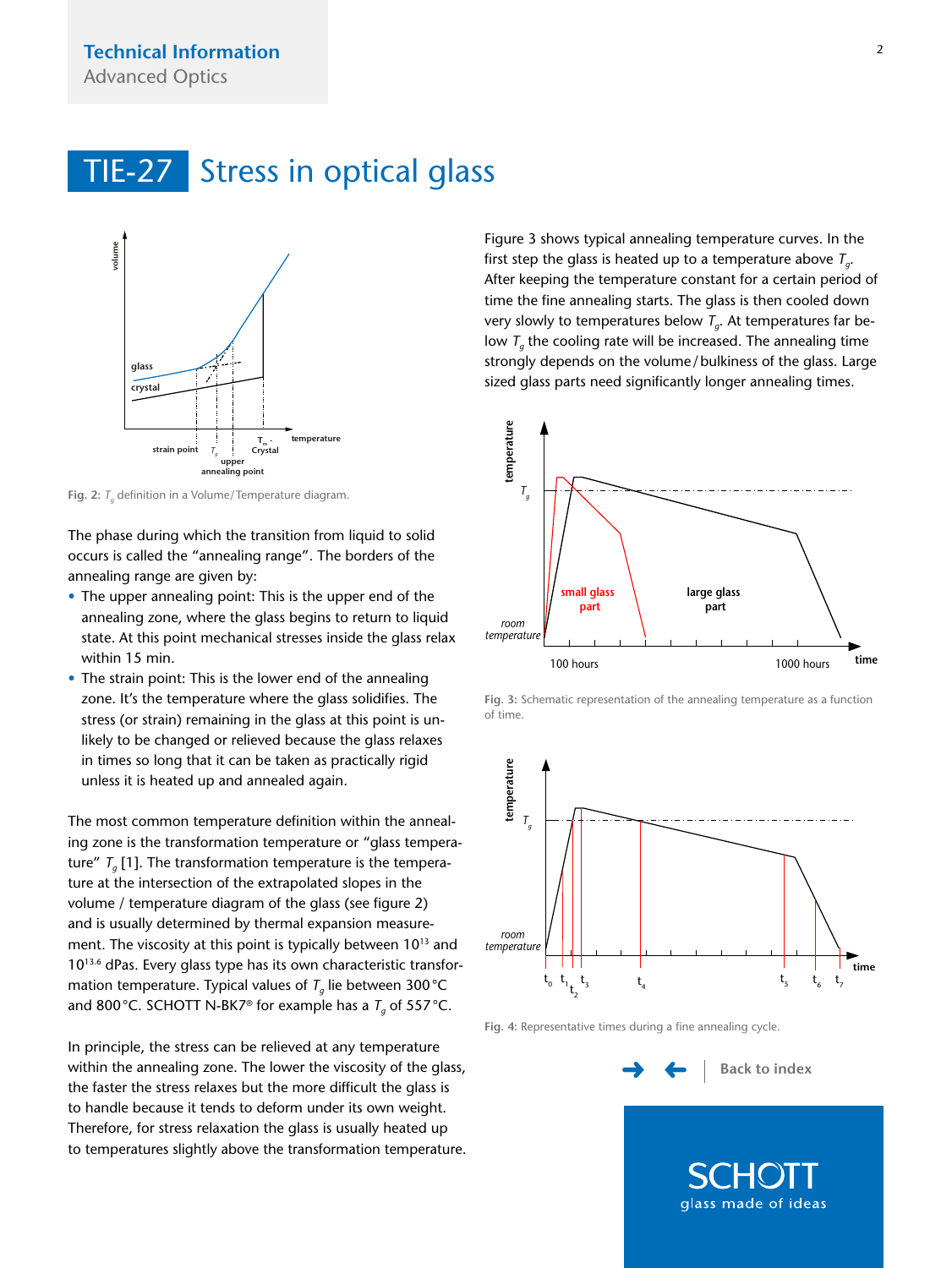<span id="page-2-0"></span>To get a deeper understanding of what happens at different time during a complete fine annealing cycle (figure 4) a schematic representation of the temperature and stress distribution at different times is given in figures 5 and 6.



**Fig. 5:** Schematic representation of the stress inside a glass as a function of the temperature distribution after different times for a constant heating rate.

Figure 5 shows what happens during heating up of a glass part with compressive stress according to the temperature program given in figure 4. It was assumed that at room temperature  $(t_0)$  the glass part has a stress distribution exhibiting compressive stress at the outer surfaces. The center part of the glass is always at a lower temperature than the outer surfaces during heating because of the low thermal conductivity of glass and the use of economic heating rates. The actual difference of temperature between center part and outer surface depends on the glass type, the geometry of the glass and the annealing rate. With increasing annealing rate and thickness of the glass part the temperature difference in the glass increases. Due to the temperature distribution during heating the compressive stress increases  $(t<sub>i</sub>)$  until the transformation temperature is reached. At the transformation temperature the glass structure relaxes and becomes completely stress free  $(t_2)$ . To accelerate the relaxation process and to assure that all glass parts have reached transformation temperature the glass is heated up to temperatures slightly above *Tg*. This temperature is kept constant for a period of time  $(t<sub>3</sub>)$  until the temperature in the glass has equalized.



**Fig. 6:** Schematic representation of the stress inside a glass as a function of the temperature distribution after different times during cooling.

This cooling phase is the most critical part of the fine annealing (see figure 6). During cooling the glass always looses heat from its surfaces due to convection and radiation. The center part of the glass is always at a higher temperature than the outer surfaces during cooling. Therefore at the beginning of the cooling  $(t_4)$  a temperature distribution is introduced in the glass that depends on the annealing rate and size of the glass part. The overall glass temperature is still above  $T_{\alpha}$ , therefore the glass remains stress free.

After the glass cools down below  $T_a$  it remains in a more or less stress free state as long as the temperature distribution respectively the cooling rate is kept constant  $(t<sub>s</sub>)$ . At room temperature the temperature inside the glass equalizes. The center of the glass cools down further while the surface is already at room temperature. Due to the thermal expansion coefficient of the glass the center part of the glass shrinks. The shrinking center part of the glass exhibit compressive stresses to the surface of the glass  $(t_7)$ . The amount of stress introduced therefore depends on the annealing rate, which was applied at the beginning of the cooling process in the area of the annealing zone. In this area annealing rates should be kept as low as possible. After the area has been passed which means below the strain point the inherent permanent mechanical stress is frozen in and cannot be changed regardless of what annealing rate is applied.

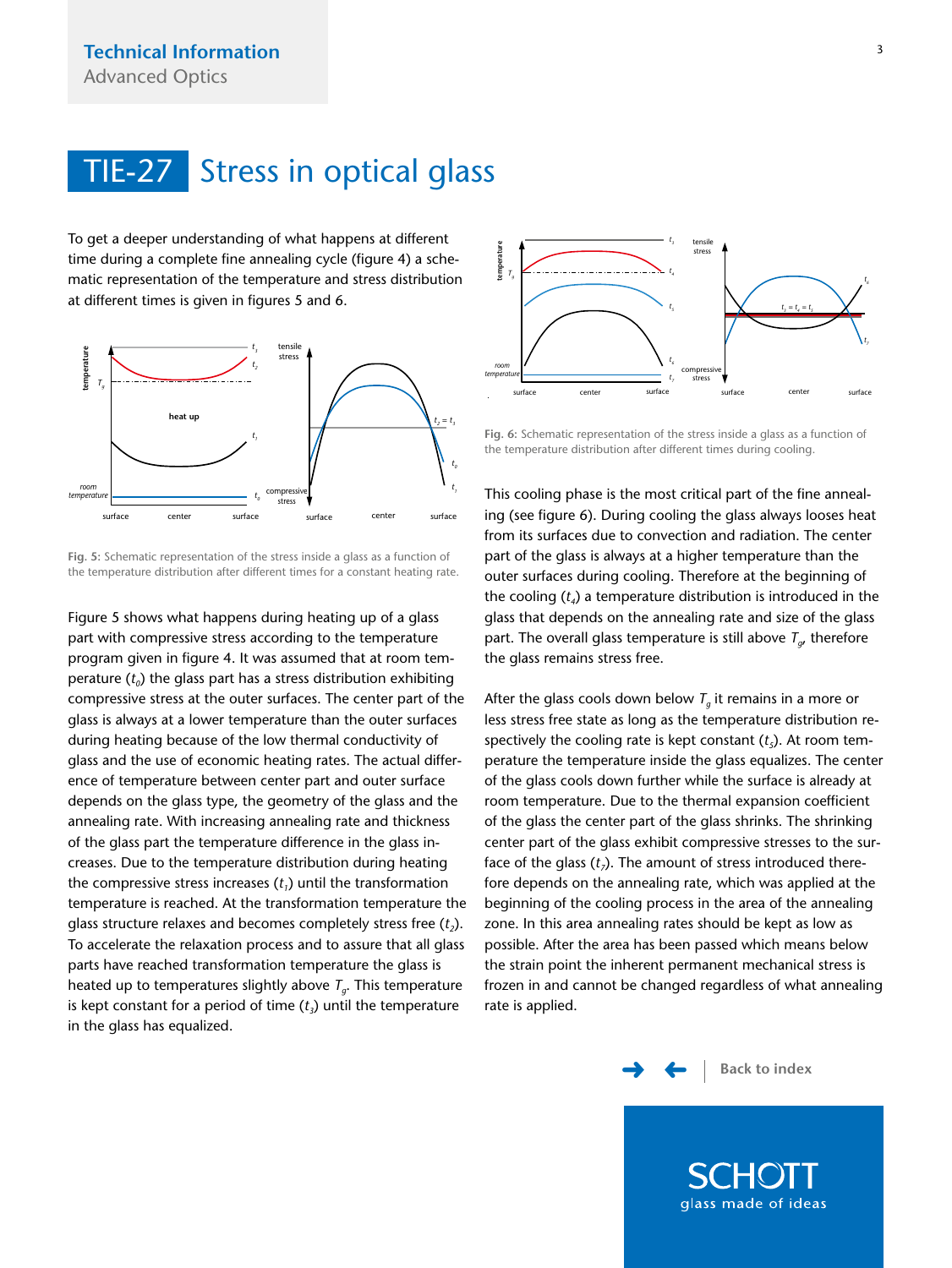<span id="page-3-0"></span>In normal practice far below  $T<sub>a</sub>$  the glass is cooled down to room temperature with a larger annealing rate. The increased annealing rate leads to a steeper temperature distribution  $(t_6)$ . This steeper temperature distribution introduces temporarily tensile stresses that can lead to breakage of the glass part. The cooling rate therefore should not be too high. Nevertheless

stresses generated during this phase are only temporarily and vanish after the temperature equalizes within the glass part. The final remaining amount of internal stress and it's distribution only depends on the temperature distribution introduced between  $t_3$  and  $t_4$ , which is the time the glass part remained in the annealing zone.

### **2. Influence of stress on refractive Index**

#### **2.1. The photoelastic coefficients**  $K_{\parallel}$  **und**  $K_{\perp}$

Optical isotropic glass becomes anisotropic through mechanical and thermal induced stress. Therefore also the refractive index inside the glass becomes locally anisotropic. Plane polarized waves will be traveling at different velocities through the stressed parts of the glass depending on their polarization direction. For electromagnetic radiation with polarization direction parallel and/or perpendicular to the direction of the mechanical stress the refractive indices are  $n_{II} = n_0 + \Delta n_{II}$ and/or  $n_{\perp} = n_0 + \Delta n_{\perp}$ , whereby  $n_0$  is the refractive index of the isotropic medium. For small mechanical stresses  $σ$ , the refractive index changes Δ*n*<sub>*I*</sub> und Δ*n*<sub>*i*</sub> are proportional to the mechanical stress  $\sigma$ . The appropriate differential quotients are called the stress optical coefficients:

$$
K_{ii} = dn_{ii}/d\sigma \text{ and } K_{\perp} = dn_{\perp}/d\sigma \tag{1}
$$

Common stress optical measurement methods only allow determination of the stress optical birefringence  $n<sub>II</sub> - n<sub>I</sub>$ . The actual change in refractive index resulting from permanent and/or temporary stress in the glass can be determined by additional methods (for example, interferometric methods). Figure 7 shows the change of the refractive index in relation to the external compressive and tensile load. High index alkali-lead-silicate glasses (dense flints) display a relatively large absolute change in refractive index with little stress birefringence *n<sub>II</sub>* − *n*<sub>⊥</sub>. Boro-silicate glasses (boron crowns) exhibit on the other hand a small absolute change in refractive index with a relatively large stress birefringence  $n_{II}$  –  $n_{\perp}$ .



**Fig. 7:** Change in refractive index in relation to external compressive and/ or tensile load.

- $\Delta n_{II}$  Change in refractive index for light oscillating parallel to the direction of stress
- Δ*n*<sub>1</sub> Change in refractive index for oscillating light perpendicular to the direction of stress

The permanent stresses resulting from the annealing process and the inhomogeneities of refractive index are generally very small. However, if extraordinarily good optical homogeneity is required in large disks and prisms for precision optics, the change in refractive index caused by the small residual stress can be meaningful. The high stresses in thermally strengthened glass sheets, such as those used as windows in highpressure chambers, causes noticeable changes in refractive index.

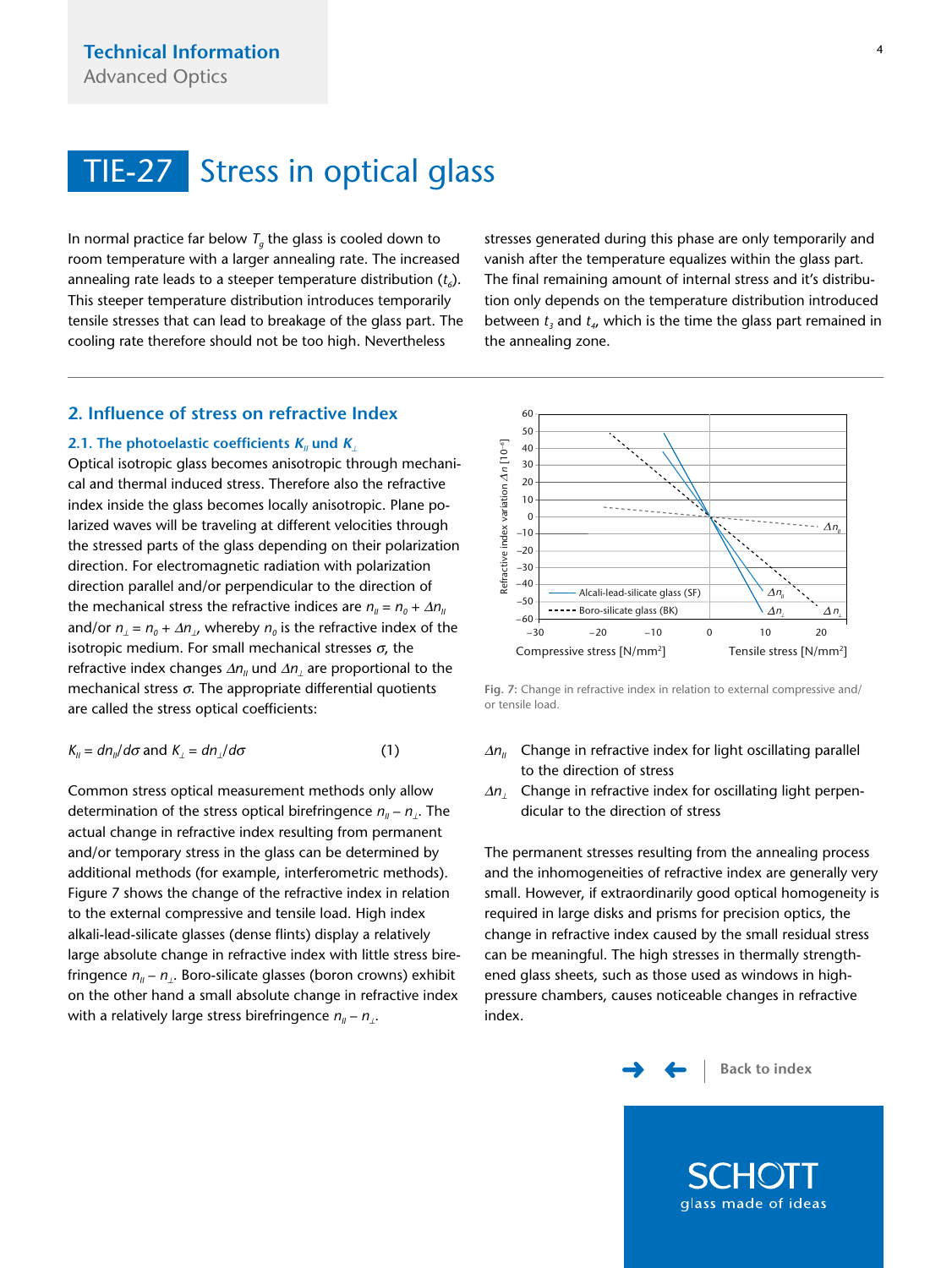<span id="page-4-0"></span>In small optical systems with small dimensions, the temporary stresses, caused by temperature variations, are mostly negligible. For larger optical systems, temporary stress can have an influence on the imaging quality.

Therefore it is important to limit the mechanical stress that the mounting exhibits on the optical component.

#### **2.2 Stress optical coefficient K**

The stress birefringence can be expressed as the difference in optical path length Δ*s* between two incident plane waves (oscillation planes oriented parallel and perpendicular to the main axis of stress) transmitting the sample of length *d* at the measurement position. The stress birefringence  $n<sub>II</sub> - n<sub>II</sub>$ is proportional to the effective principal stress difference. The proportionality constant is the stress optical coefficient *K*. According to the material and wavelength range *K* can assume positive or negative values.

In a single axis stress state the stress optical coefficient *K* is defined by the following equation

 $\Delta s = (n_{ii} - n_i) \cdot d = (K_{ii} - K_i) \cdot d \cdot \sigma = K \cdot d \cdot \sigma$  (2)

with: <sup>Δ</sup>*s* Difference in optical path

- *d* Light path length in the sample
- $n_{II}$  Refractive index for oscillating light parallel to the direction of stress
- *n*⊥ Refractive index for oscillating light perpendicular to the direction of stress
- *K<sub>II</sub>*  $(n_{ii} n_{0})/\sigma$
- $K_i$   $(n_i n_0)/\sigma$
- $n_0$  Refractive index of the unstressed glass
- <sup>σ</sup> Mechanical stress (positive for tensile stress)

The unit of the stress optical coefficient  $K$  is mm<sup>2</sup> N<sup>-1</sup>, the unit of the stress is Nmm–2 or more common MPa.

The stress optical coefficients *K* are determined at a wavelength of  $\lambda$  = 0.5893 µm and ambient temperature of 21°C in accordance to the four-point bending method. The measurement accuracy is  $\pm 3\%$  or  $\pm 0.06 \cdot 10^{-6}$  mm<sup>2</sup>N<sup>-1</sup>.

In general the stress optical coefficient is a function of glass type, wavelength and temperature. For most glass types *K* is nearly constant in the visible range. High lead containing glass like SF glass types show a more pronounced dependence of the stress optical coefficient on the wavelength (see figure 8).



**Fig. 8:** Stress birefringence coefficient for SF glass types as a function of the wavelength [1].

The parallel and perpendicular components of the stress optical coefficients can be estimated from the measured stress optical coefficient by the following relations:

$$
K_{ii} = -\frac{(n^2 - 1)}{2n} \frac{(1 - 2\mu)}{E} + \frac{1}{1 + \mu} K \tag{3}
$$

$$
K_{\perp} = -\frac{(n^2 - 1)}{2n} \frac{(1 - 2\mu)}{E} - \frac{\mu}{1 + \mu} K \tag{4}
$$

<sup>n</sup> = refractive index, E = Young's modulus, *µ* = Poisson number

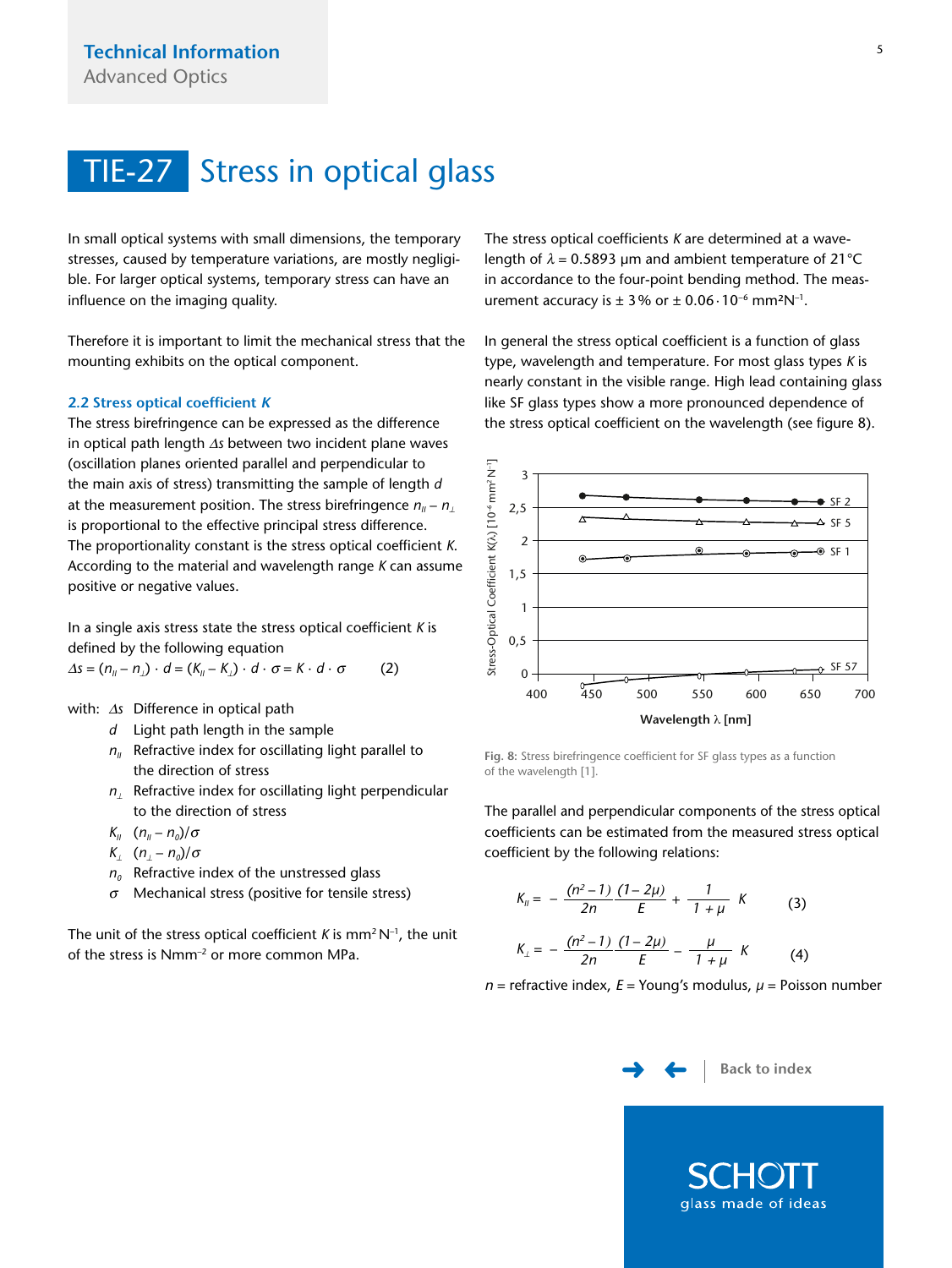#### <span id="page-5-0"></span>**3. Measurement of stress birefringence**

The stress birefringence can be visualized by placing the sample between two crossed polarizers. Glass without any stress will appear completely dark. Figure 9 shows a SCHOTT N-BK7® block that was placed between 2 crossed polarizers. The bright areas indicate the internal stress.



**Fig. 9:** SCHOTT N-BK7® block with internal stress.

Stress birefringence is measured using the de Senarmont and Friedel Method. The birefringence is usually measured at a wavelength of 545 nm (the wavelength of maximum sensitivity of the human eye at mesopic vision conditions) using a white light source. The setup is shown in figure 10.

The measurement can also be done at any other wavelength depending on the specific circumstances. Sometimes it is more convenient and accuracy increasing to use monochromatic light for the measurement. For such cases a low-pressure sodium lamp with light at 589 nm wavelength is used. Another example is the stress measurement of SF57. The measurement takes place at 440 nm because the stress optical coefficient is about ten times higher at this wavelength.



F**ig. 10:** De Senarmont and Friedel experimental setup.

The sample is placed between a polarizer and a quarter wave plate. Behind the quarter wave plate an analyzer is positioned. The direction of the analyzer is oriented perpendicular to the direction of the polarizer. Additionally a full-wave plate can be introduced to determine the sign of the stress. The sample needs to be oriented in such a way that the angle between the polarization direction and the main stress direction is 45°. Areas where the stress is parallel to the direction of the polarizer or analyzer appear dark (the so called isoclinics). This is the reason for the dark cross in figure 9. A detailed description of the theoretical background can be found in [3].

The optical path difference Δ*s* is proportional to the turning angle of the analyzer that is required to compensate the stress at measurement location.

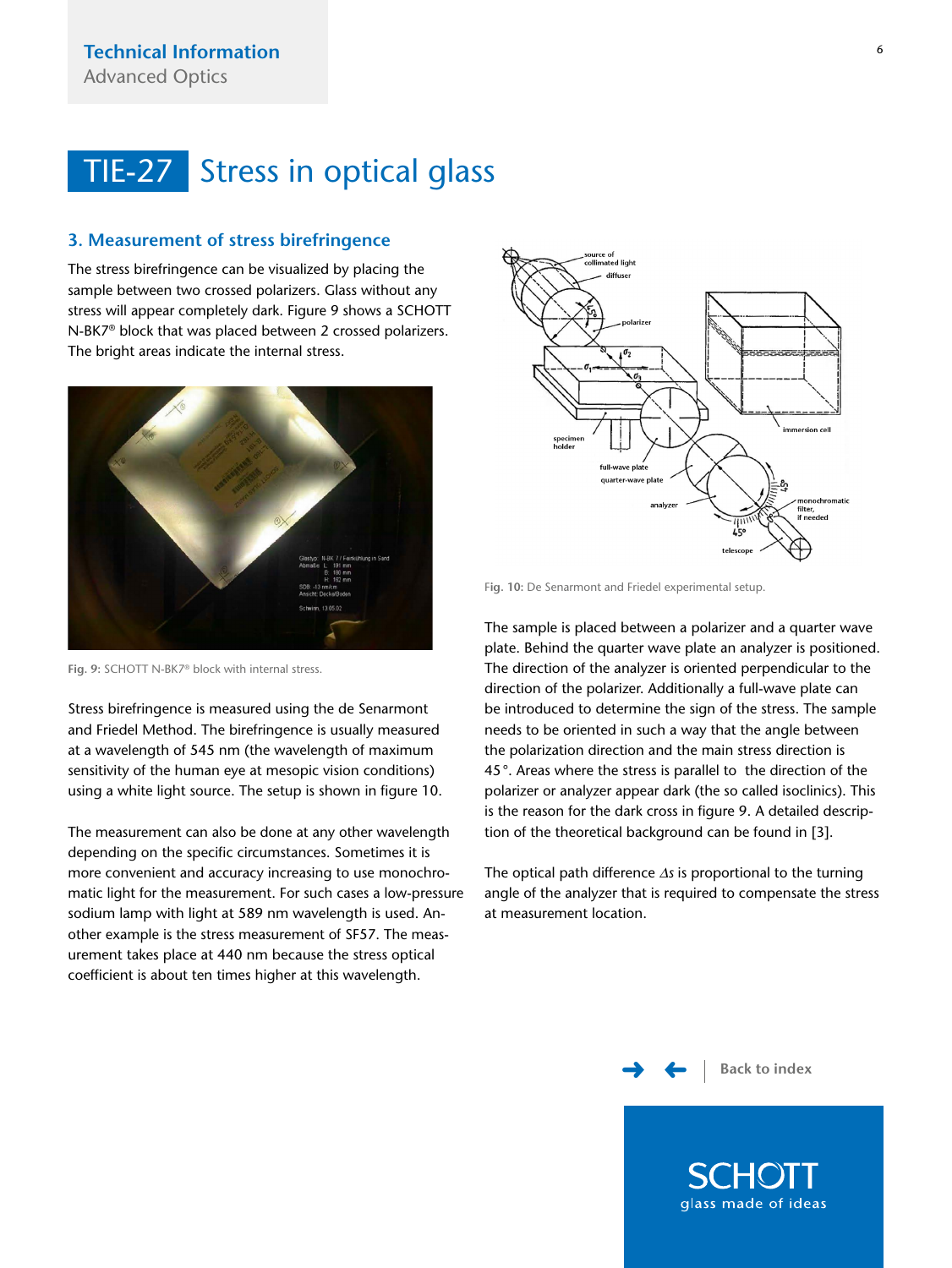<span id="page-6-0"></span>The accuracy of the method is 3–6 nm for simple geometric test sample forms. The measurement is done on round discs at a distance of 5% of the diameter from the edge. For rectangular plates the measurement is performed at the center of the longer side at a distance of 5% of the plate width. The reason for this measurement position is that the maximum stress is always near the edge. Additionally the stress component perpendicular to the edge vanishes and therefore makes the interpretation of the measurement results easier. A detailed description of this method can be found in ISO 11455 [4]

For low stress birefringence mapping a Strainmatic M4 system with 300 mm aperture from the company ILIS in Erlangen is used. The measurement accuracy is  $\pm 1$  nm absolute with a spatial resolution of about 1.5 mm.



**Fig. 11:** Stress birefringence map of a 270 mm diameter FK5 i-line glass generated with the STRAINMATIC M4 from ILIS, Erlangen, Germany.

### **4. Significance of stress birefringence in application**

Stress birefringence inside a glass leads to difference in refractive index for light beams with different polarization directions. Stress birefringence inside a lens therefore leads to different focal lengths depending on the polarization of the incident light. Therefore the picture becomes blurred. The ISO 10110-18:2018 [5] gives examples of permissible stress birefringence values for typical applications (see table 1):

### **Permissible optical path difference per cm glass path Typical applications** < 2 nm/cm Polarization instruments Interference instruments 5 nm/cm Precision optics Astronomical optics 10 nm/cm Photographic optics Microscope optics 20 nm/cm Magnifying glasses, viewfinder Without requirement Illumination optics

**Tab. 1:** Permissible stress birefringence values for some typical applications.

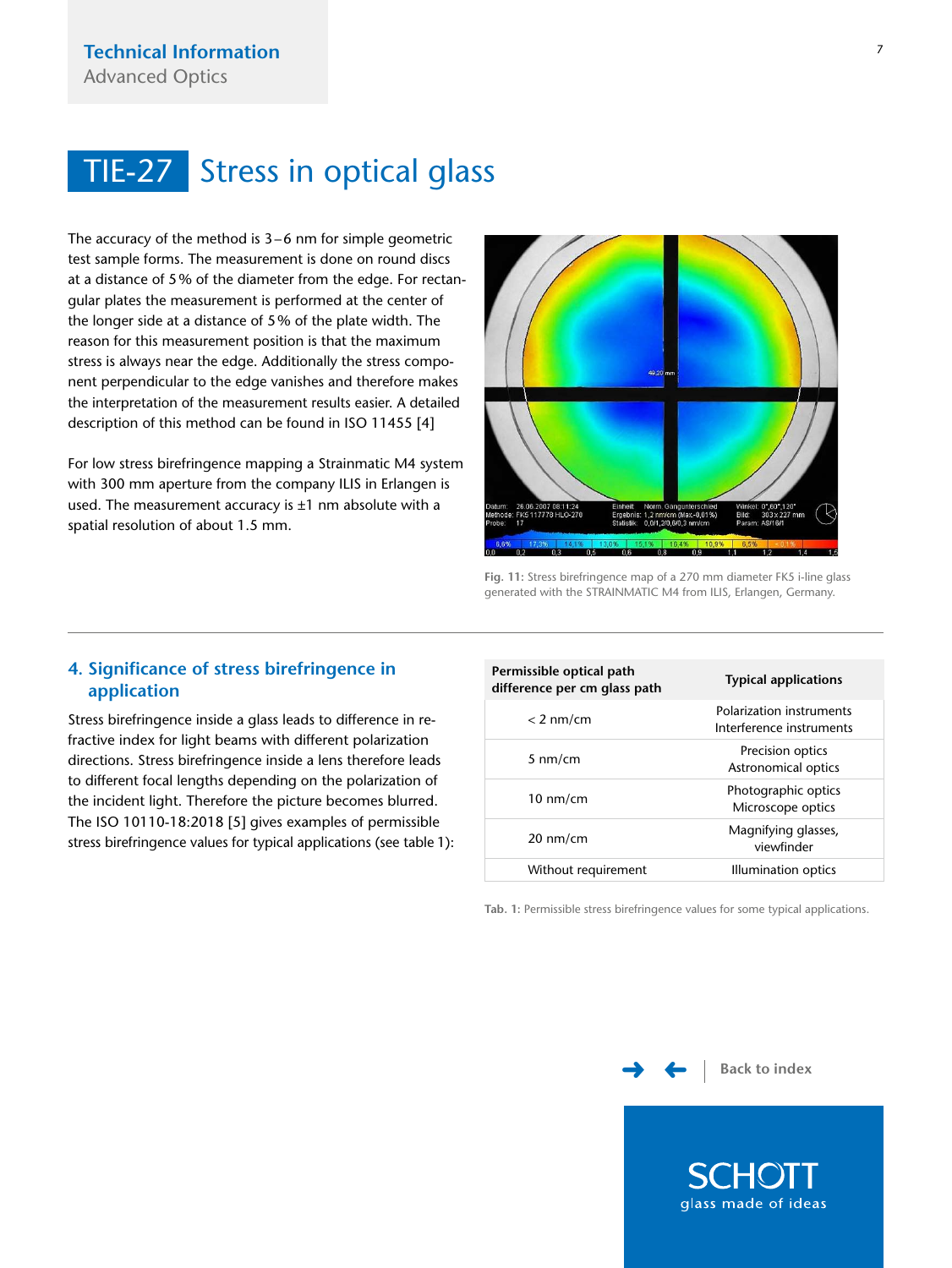<span id="page-7-0"></span>Tolerance limits for optical raw glass are listed in ISO 12123:2018 "Optics and photonics – Specification of raw optical glass" [6]. The tolerance limits are given in table 2. The stress birefringence in raw optical glass parts is, in most cases, larger than in the final product.

| Grade            | Stress birefringence<br>preferred tolerance<br>limits nm/cm | Generally<br>applicable for |
|------------------|-------------------------------------------------------------|-----------------------------|
|                  | $\geq 20$                                                   |                             |
| <b>SB20</b>      | < 20                                                        |                             |
| SB12             | $\leq 12$                                                   | Raw glass                   |
| <b>SB06</b>      | < 6                                                         |                             |
| SB <sub>04</sub> | $\leq 4$                                                    |                             |
| SB <sub>02</sub> | $<$ 2                                                       | Cut parts from raw glass    |

**Tab. 2:** Stress birefringence preferred tolerance limits for optical raw glass according ISO 12123:2018 [6].

#### **5. Minimum stress**

To achieve a minimum of mechanical stress in optical glass it is necessary to subject it to a fine annealing with ideally crossing the strain point as slow as possible. In reality, this is often not feasible due to two main reasons: First it is uneconomical because very small annealing rates increase the overall annealing time and therefore the cost of the glass. The second reason is that the annealing rate also influences the refractive index of the glass.

For most glasses the refractive index increases with decreasing annealing rate. This effect is used to adjust the refractive index of optical glasses after coarse annealing into the specified tolerance range. Therefore, the need of stress free glasses often may prevent to meet a specific refractive index range for a given melt.

The minimum achievable stress within a glass does not only depend on the proper annealing rate but also on the glass type and the production process. In general the internal stress is a function of the volume and bulkiness: The smaller or the thinner the glass is, the smaller the temperature differences and the smaller the generated stress during annealing will be. On the other hand this also means that for very large glass blank the annealing time needs to be much longer. Therefore to achieve very low stress birefringence in very large glass parts (>600 mm) may lead to annealing times beyond reasonable limits [7].

It is also important to know that cutting a stressed glass part into smaller pieces will reduce the internal stress. Figure 12 shows the effect of cutting a stressed SCHOTT N-BK7® glass block into smaller parts. The maximum stress birefringence was measured after every cut. It can be clearly seen that in this case the first cut reduces the internal stress of the glass by more than a factor of two.

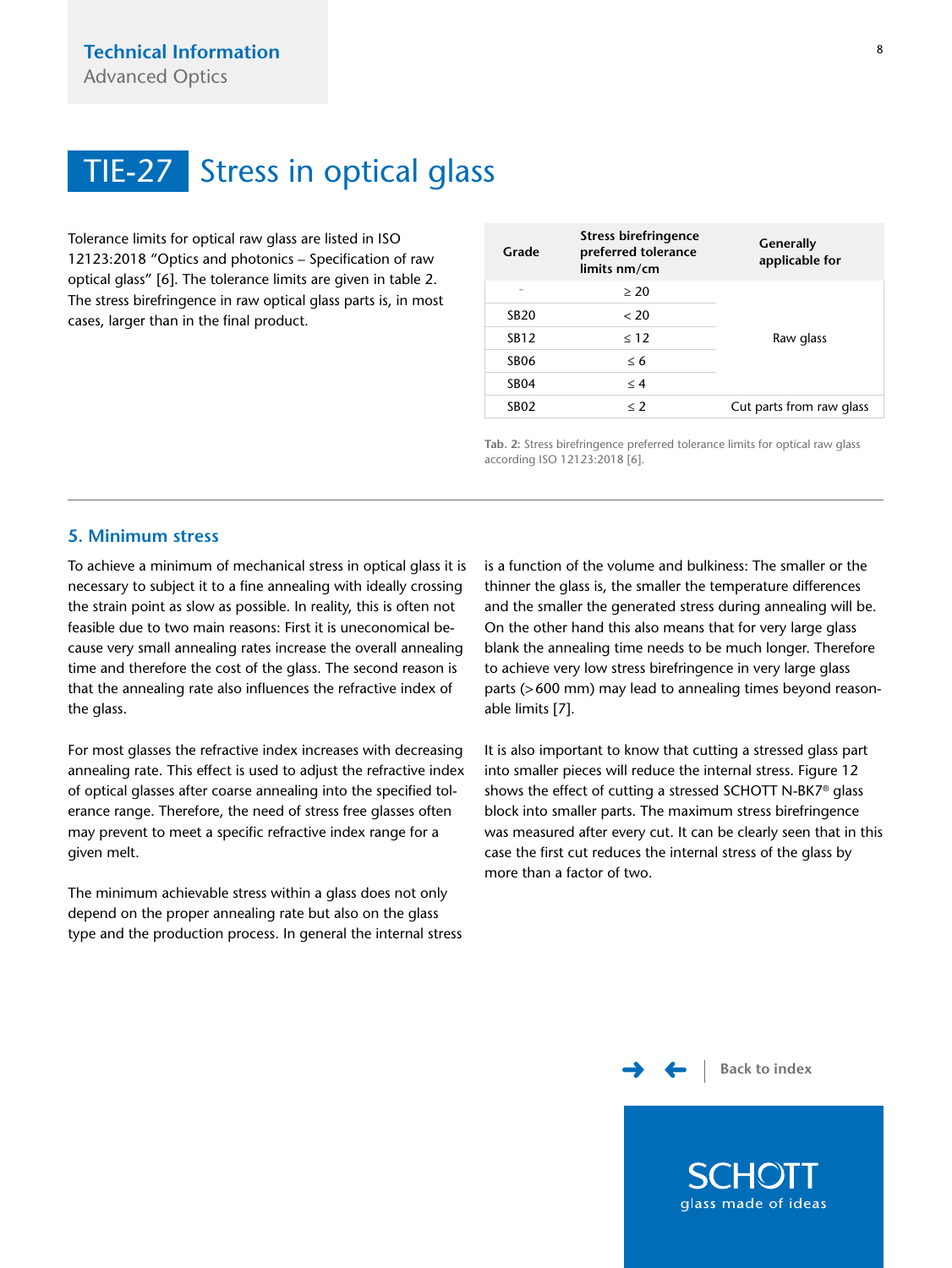<span id="page-8-0"></span>

This very rough correlation between the maximum stress birefringence and the volume of the glass part is only valid down to a maximum stress birefringence of ~2 nm/cm. Below this limit other anisotropy effects may not be negligible anymore.

**F ig. 12:** Stress birefringence reduced by cutting a SCHOTT N-BK7® glass block.

### **6. SCHOTT specification of stress birefringence**

Table 3 shows the limit values for stress birefringence in processed glasses for various dimensions.

|                                                     | <b>Stress Birefringence</b> |                                   |                                    |
|-----------------------------------------------------|-----------------------------|-----------------------------------|------------------------------------|
| <b>Sizes</b>                                        | fine annealing<br>[nm/cm]   | special annealing (SK)<br>[nm/cm] | special annealing (SSK)<br>[nm/cm] |
| $\varnothing$ : $\leq$ 300 mm<br>$d: \leq 60$ mm    | $\leq 10$                   | $\leq 6$                          | $\leq 4$                           |
| $\varnothing$ : > 300 – 600 mm<br>$d: > 60 - 80$ mm | $\leq 12$                   | $\leq 6$                          | $\leq 4$                           |
| According ISO 12123 Grade                           | <b>SB12</b>                 | SB <sub>06</sub>                  | <b>SB04</b>                        |

**Tab. 3:** Limit values of stress birefringence in processed glasses for various dimensions and corresponding ISO 12123 grades.

The typical stress birefringence of a fine annealed piece block glass that has been cut to a thickness of about 100 mm is ≤ 10 nm/cm (assumed size 160 x 160 x 100 mm).

With our annealing methods we are able to achieve both good optical homogeneity and very low stress birefringence values. Pieces of glass to be delivered generally have a symmetrical stress distribution. The glass surface is usually in compression.

As mentioned before cutting the raw glass in smaller parts generally reduces the stress birefringence. If the final optical